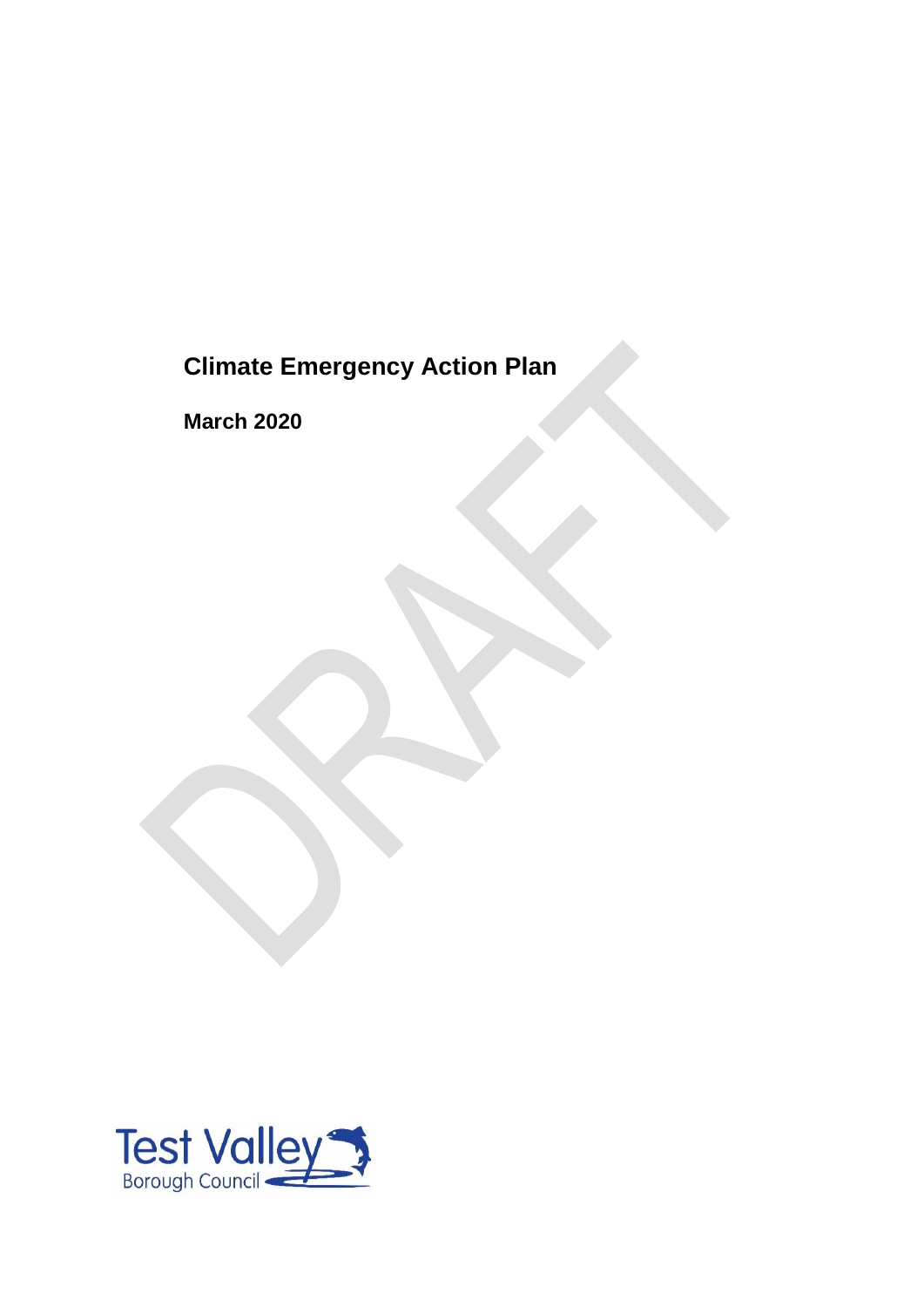#### **Introduction**

Climate change will affect all of us. Reducing the scale of the impact will be a significant challenge given the size of the task involved. It means that the current ways which we all do things will need to be reviewed and adapted as necessary.

This action plan sets out how the Council intends to respond to the climate emergency. The actions focus on how the Council functions and its role as an employer. It identifies ways in which beneficial projects can be delivered and what we can learn from existing partnerships including with our businesses and communities.

The Council has already made progress with initiatives to reduce our greenhouse gas emissions, ranging from the purchase of electric vans for its fleet, installing solar panel on the depot roof at Portway and soon to be completed Ganger Farm pavilion, and the introduction of LED lighting at its Beech Hurst offices.

On some occasions the role of the Council, and the decisions that it needs to make, will appear to conflict with the larger task of tackling climate change. However, the Council will need to weigh up all the different evidence and requirements in making those difficult decisions.

### **Wider Context**

**.** 

Across the world, a number of organisations and authorities have been pressing for action on climate change based on significant scientific evidence of the magnitude of the crisis. In October 2018, the Intergovernmental Panel on Climate Change (IPCC)<sup>1</sup> issued a special report in relation to global warming. The report describes the enormous harm that a 2°C rise is likely to cause compared to a 1.5°C rise and a need for urgent action. The report went on to say that limiting global warming to 1.5°C between 2030 and 2052 may still be possible with ambitious action from national and local authorities, the private sector and local communities.

Opinion is divided on the pace required to meet this emergency; Extinction Rebellion state that we should aim for net zero emissions by 2025, the UK Committee on Climate Change references 2050 for carbon neutrality for the UK. The Climate Change Act 2008 set a target to reduce carbon emissions by 80% by 2050, compared to 1990 levels. In June 2019, this target was updated to a 100% reduction by 2050.

The Committee on Climate Change<sup>2</sup> (May 2019) highlighted that '*a net-zero Green House Gas target is not credible unless policy is ramped up significantly*' and that '*delivery must progress with far greater urgency*'.<sup>3</sup>

UN body for assessing science in relation to climate change.

 $2$  Independent statutory body whose purpose it is to advise the UK Government on emissions targets and progress made in reducing emissions and preparing for climate change.

<sup>3</sup> Net Zero: The UK's contribution to stopping global warming, Committee on Climate Change, May 2019, executive summary.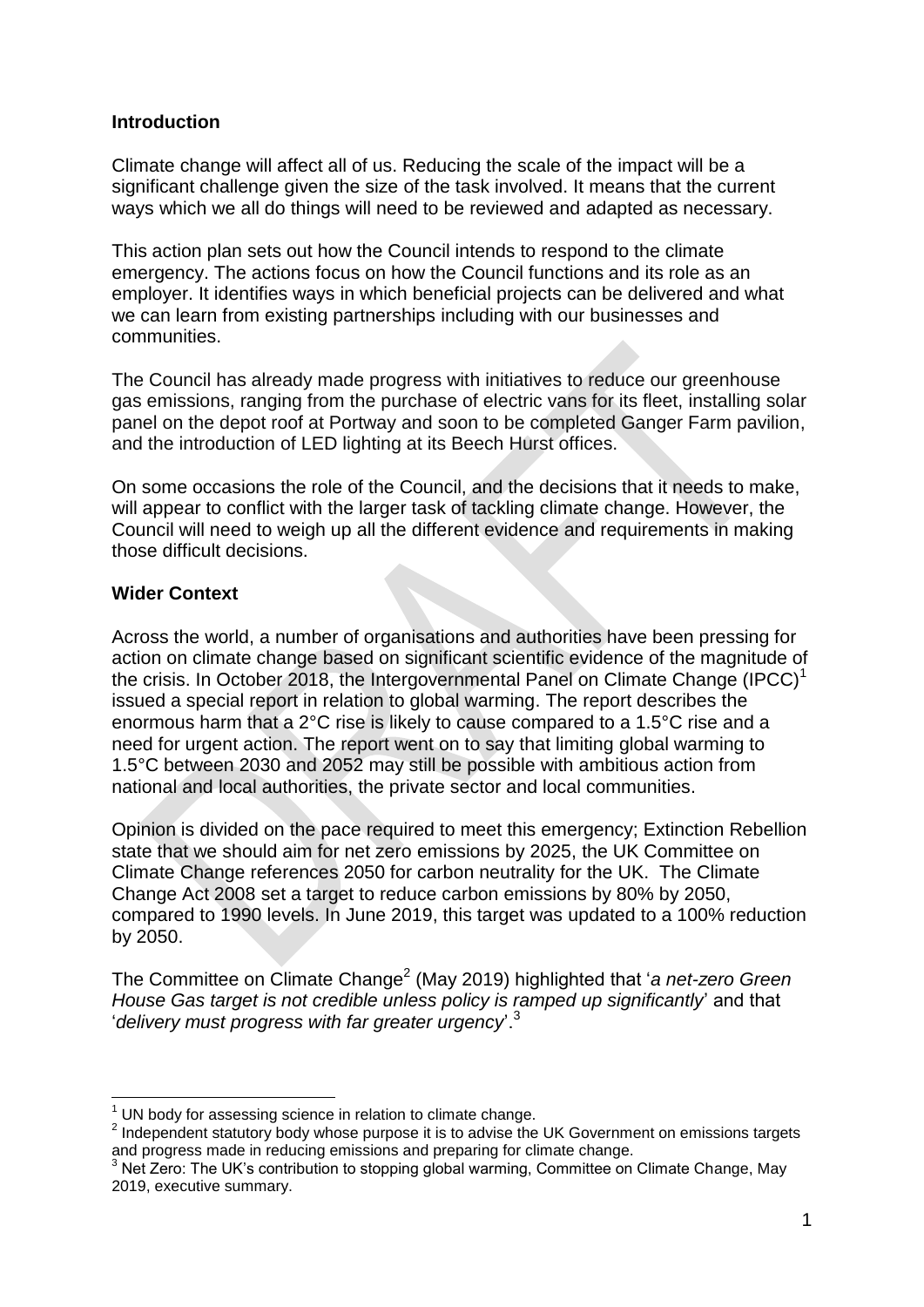Across the country, councils and organisations are setting targets for carbon neutrality. It cannot be stated strongly enough that to meet such an ambition will be incredibly challenging. The Council is prepared to move forward with reducing its carbon emissions and play its part. The scale of the challenge is daunting and one where the Council cannot provide all the solutions. Nor can it, or should it, work in isolation. To really achieve carbon neutrality there needs to be a system change at all levels of government and within all sectors of the community. Close co-operation already exists with Hampshire County Council and this is echoed in their Vision for Hampshire 2050.

## **Test Valley Context**

Test Valley has not been immune to the impacts of climate change. Those most visible and familiar to everyone are the increased flooding, wind, rain and storm intensities and the resultant damage to property, the environment and the disruption it causes.

There are also less obvious impacts such as increased risk to the health of vulnerable people, such as the elderly, as a result of hotter summers. In addition, there is the increased risk of invasive species on the Borough's precious habitats.

In response to the increased focus on the climate, the Council declared a climate emergency on 4 September 2019. The Council agreed:-

*i. That the Council declare a 'Climate Emergency' and commit to investigating clear and effective options to become a carbon-neutral organisation.*

*ii. That the Council invite the Overview & Scrutiny Committee to establish a cross party working group comprising Council Officers and Members (including the Environmental Portfolio Holder), with a remit to draw together the existing work of the Council in reducing the impacts of climate change and develop an action plan that identifies the steps the Council can take to achieve carbon neutrality as quickly as possible.*

*iii. That the working group be requested to provide their draft recommendations within six months.*

*iv. That the Council work with our communities and partners to identify opportunities for making the Borough carbon neutral.*

The thread of tackling climate change runs implicitly through many of the priorities of the Council's [Corporate Plan 2019-2023](https://testvalley.gov.uk/aboutyourcouncil/corporatedirection/corporate-plan-for-2019-to-2023) 'Growing Our Potential'. At its centre is our commitment to place-based working and enabling our communities to tackle the issues that are most important to them. This sets the context for working with our communities and partners to learn and share their ideas for tackling climate change.

In addition, the Council's [Sustainability Framework](https://testvalley.gov.uk/assets/attach/5598/Sustainability%20Framework%20(2017).pdf) (2017) set out a series of objectives the Council works towards in promoting sustainability. This includes using resources more efficiently and trying to encourage those living and working in the Borough to do the same; continuing to look at ways to reduce carbon dioxide and other greenhouse gas emissions; and ensuring we plan appropriately for the long term.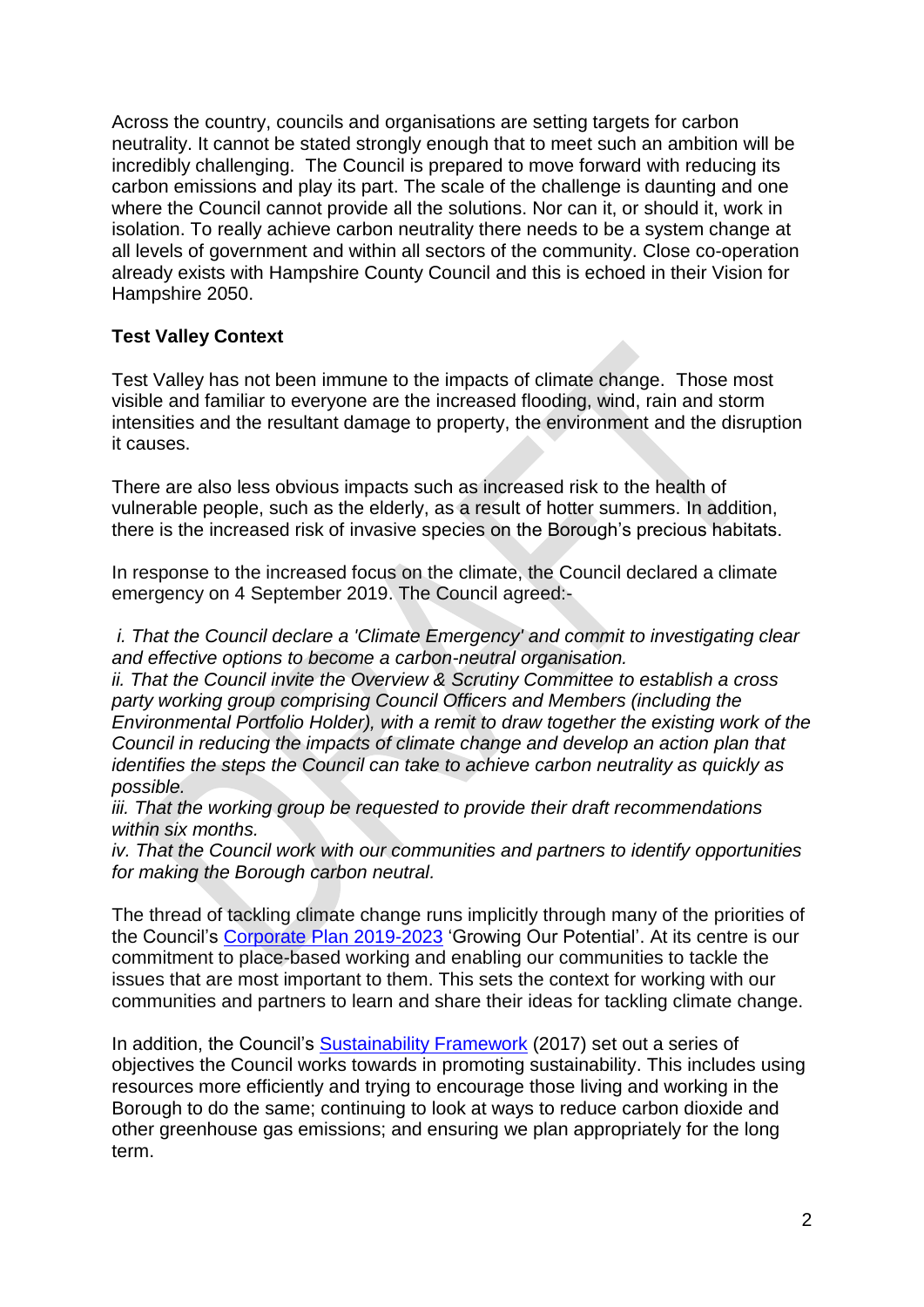The Council is not starting from scratch on its journey towards becoming carbon neutral or on adapting to climate change impacts. At the Council's depot in Andover we have installed a solar photovoltaic panel array on the roof and some internal LED lighting. The electricity usage from the national grid has been reduced due to these steps. Last year, the solar panels provided approximately 20% of the electricity used at this site. Also, air source heat pump technology has been installed at the sports pavilion at Hunts Farm in Timsbury reducing the site's carbon footprint.

There are currently seven electric vehicles within the Council's fleet, being used by a number of teams. We have worked with partners to provide 18 electric vehicle charging points in public car parks in Romsey and Andover.

The Council has grants and loans available for home improvements including enhancing energy efficiency and promote County-wide schemes providing advice and assistance on energy efficiency. We have been working with partners to bring forward flood resilience measures in Romsey, and support wider resilience forums with the communities within the Borough. We have also helped fund improvements to community facilities to enhance their energy efficiency.

A number of organisations, including the Council, are working to conserve and enhance biodiversity within the Borough. The Council manages a number of green spaces, including Nature Reserves. As part of the management of green spaces we have a tree planting programme to ensure we have a robust and sustainable tree stock.

In order to understand our progress in reducing emissions, we have calculated our current greenhouse gas (GHG) emissions. In reporting such emissions, one of the widely recognised independent standards divides emissions into 3 different scopes, namely:

- Scope 1 direct GHG emissions from activities owned or controlled by your organisation that release into the atmosphere e.g. combustion from owned / controlled boilers and vehicles.
- Scope 2 indirect energy GHG emissions, related to the use of purchased electricity, heat, steam and cooling that are a consequence of your activities but which occur at sources you do not control.
- Scope 3 indirect other emissions, relating to emissions as a consequence of your actions which occur at sources you do not control / own and fall outside Scope 2.

For calculating the Council's greenhouse gas emission, we have concentrated on scope 1 and 2, this includes the energy used by the buildings we own and operate, as well as the fuel used in running the fleet. We recognise that this does not cover emissions from all activities, however the Council will endeavour to bring forward ways of reducing the impact of actions within scope 3.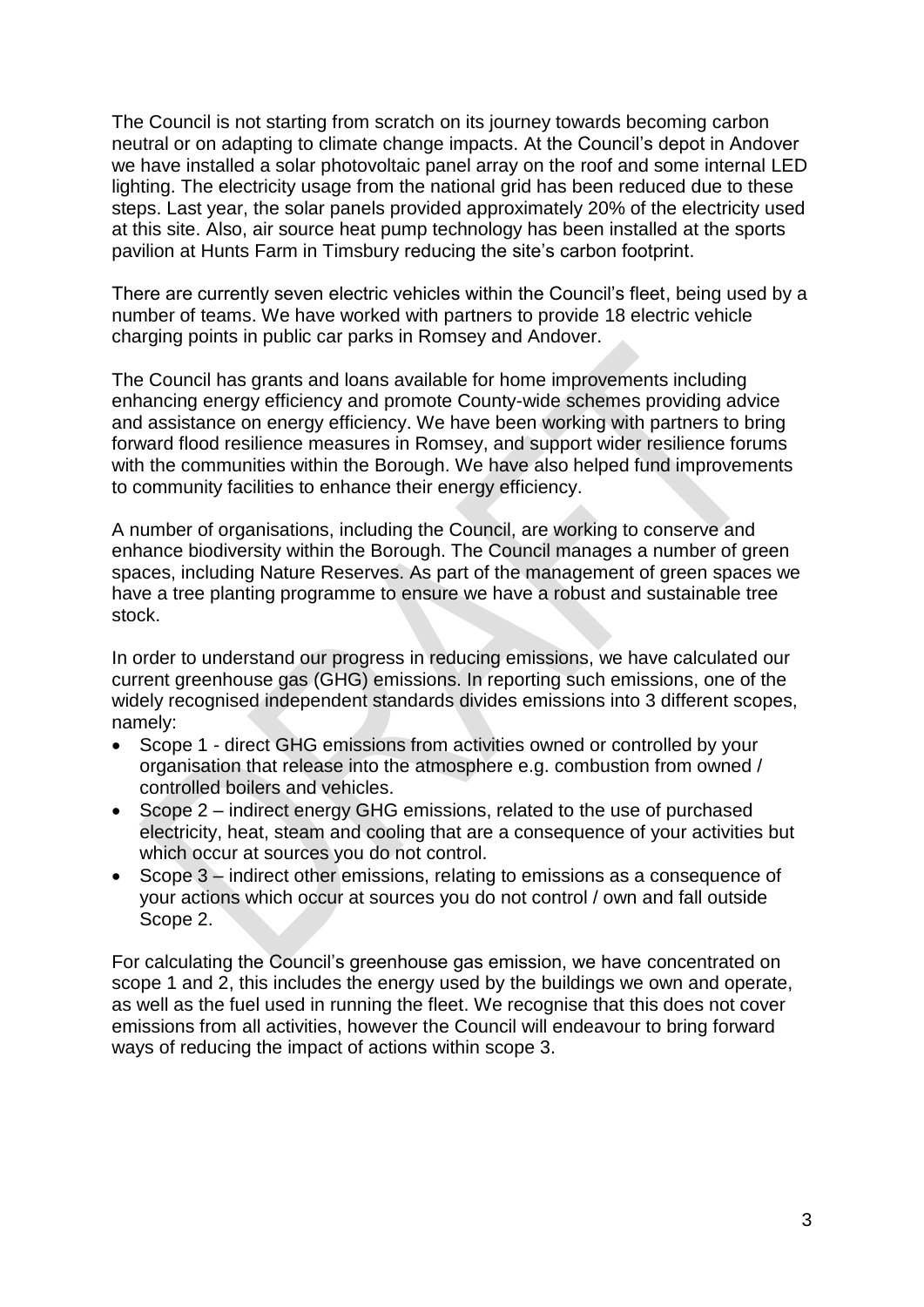For 2018/19, the Council's emissions based on the above approach totalled just under 1,550 tonnes of carbon dioxide equivalent  $(CO_2e)^4$ . This is broken down by source as set out below.

| Source                                    | Total tonnes $CO2e$ |
|-------------------------------------------|---------------------|
| Fleet fuel use                            | 870                 |
| Gas use                                   | 251                 |
| <b>Electricity use</b>                    | 436                 |
| Total                                     | 1,557               |
|                                           |                     |
| Total allowing for offsetting electricity | 1,549               |
| back to the grid                          |                     |



**.** 

The Government publishes figures on carbon dioxide  $(CO<sub>2</sub>)$  emissions for local authority areas<sup>5</sup>. These do not cover all emissions but are readily available source of information, which is published every year. The emission per person  $(2017)^6$  for Test Valley is 6.6 tonnes of carbon dioxide. In comparison, for Hampshire the equivalent is 5.0 tonnes, the South East region is 4.8 tonnes, and England is 5.1 tonnes.

Over the period 2005-2017, emissions have fallen from 1,067.7 kilotonnes  $CO<sub>2</sub>$  to 819.0 kilotonnes  $CO<sub>2</sub>$  in Test Valley. The emissions per person figures for Test Valley fell from 9.5 tonnes per person to 6.6 tonnes per person over the same period.

|                                           | Industry and  <br>Commercial | Domestic | Transport | Land Use,<br><b>Land Use</b><br>Change and<br>Forestry | Total |
|-------------------------------------------|------------------------------|----------|-----------|--------------------------------------------------------|-------|
| <b>Test Valley</b><br>(kilotonnes $CO2$ ) | 195.2                        | 193.4    | 485.4     | $-55.0$                                                | 819.0 |
| Percentage                                | 22%                          | 22%      | 56%       |                                                        |       |

 $4$  CO<sub>2</sub>e is the measurement advocated for use by the Government to report on greenhouse gas emissions, which looks beyond carbon dioxide, for example covering methane and nitrous oxide. It records the global warming potential of greenhouse gas, expressed in terms of the global warming potential of one unit of carbon dioxide.<br>
<sup>5</sup> Available: https://www.gov.uk/govern

Available: [https://www.gov.uk/government/collections/uk-local-authority-and-regional-carbon](https://www.gov.uk/government/collections/uk-local-authority-and-regional-carbon-dioxide-emissions-national-statistics)[dioxide-emissions-national-statistics](https://www.gov.uk/government/collections/uk-local-authority-and-regional-carbon-dioxide-emissions-national-statistics)<br><sup>6</sup> Thie uses the full deteast, rather th

This uses the full dataset, rather than the subset within the influence of local authorities.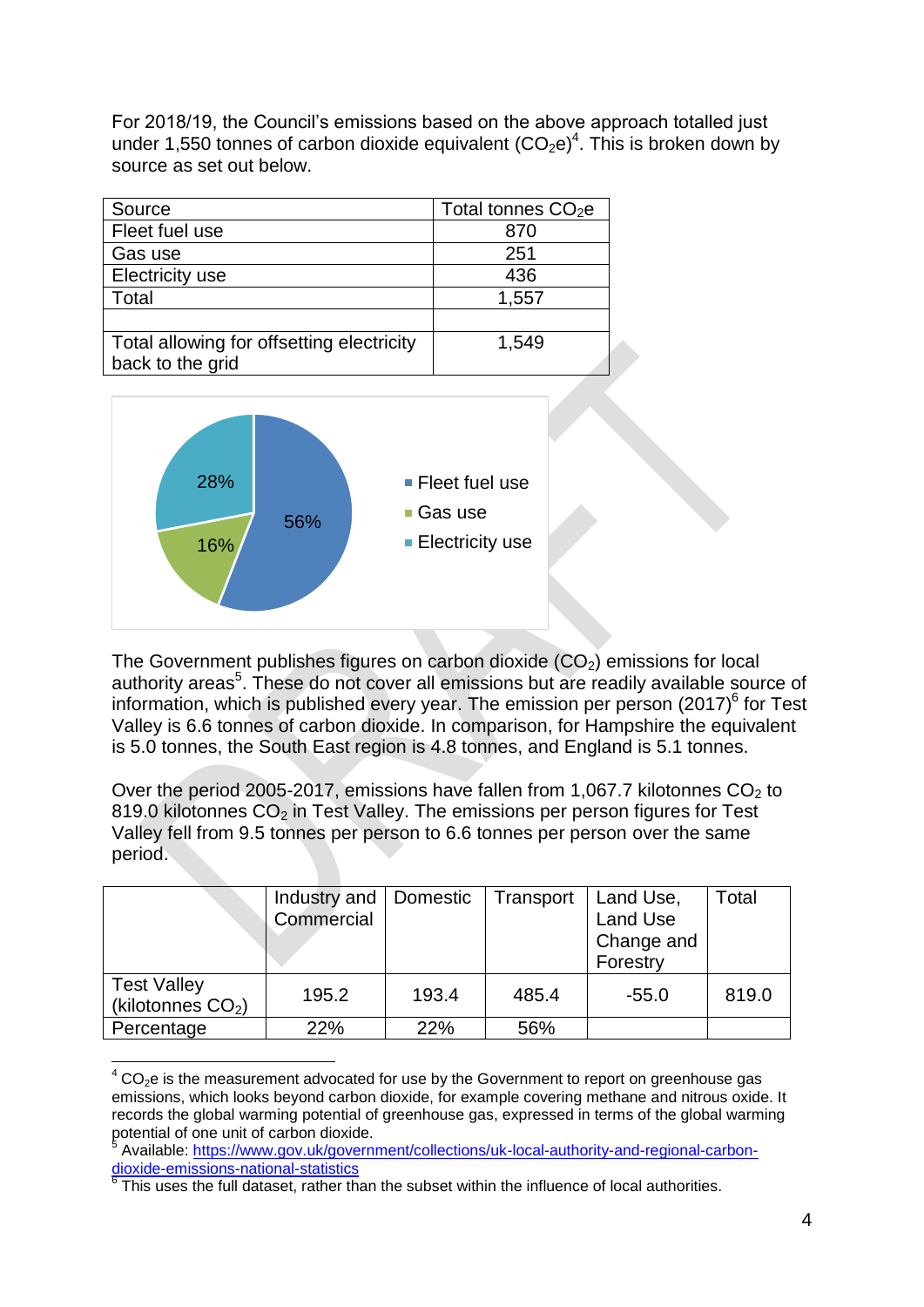#### **Moving Forward**

We all have a role to play in achieving the necessary reductions in carbon emissions. We have therefore focussed the action plan on moving the Council towards being a carbon neutral authority. We want to make sure our communities and businesses have the support to do the same. The action plan therefore also looks to help to facilitate their transition.

Developing the action plan for how the Council can work towards becoming carbon neutral depends on a sound understanding of where we have come from, where we are now and crucially how we can forecast the benefits of our actions.

Establishing baseline information, the varying approaches for what is included within the scope of studies, and the many variables to take into account makes the task of establishing a target a complex one. However, the Council does not intend to wait until these issues are resolved and baseline information is gathered and established. We know there is a challenge and we must move forward to meet it, even if at this stage the size of the challenge is unclear.

For some of the initiatives proposed it will be possible to estimate the current and post implementation carbon savings. It will be more difficult to do this where the actions are linked to behavioural change in working practices.

It some circumstances it may not be practical, at this time, to undertake its statutory and operational duties without causing some emissions. In these situations the Council may look at offsetting the carbon emissions, including through tree planting and habitat creation.

#### **Establishing the Actions**

The Council's Overview and Scrutiny Committee co-ordinated the preparation of this action plan. A number of work streams were established including officers and Councillors. The outputs of the work streams have been collated in this action plan, based on a number of themes.

As well as indicating whether the actions are likely to be commenced in the short, medium or longer term, the action plan has identified those projects which have a higher priority than others. This is not to indicate the importance of actions but reflects where current resources are to be focussed.

Some of the actions have already commenced and will continue throughout the timeline of the project. An example of this is with the Council's acquisition of land and future tree planting regimes. This approach has the multiple benefits of not only reducing carbon emissions via offsetting but also providing ecological mitigation and public recreation to help improve our residents' health and wellbeing.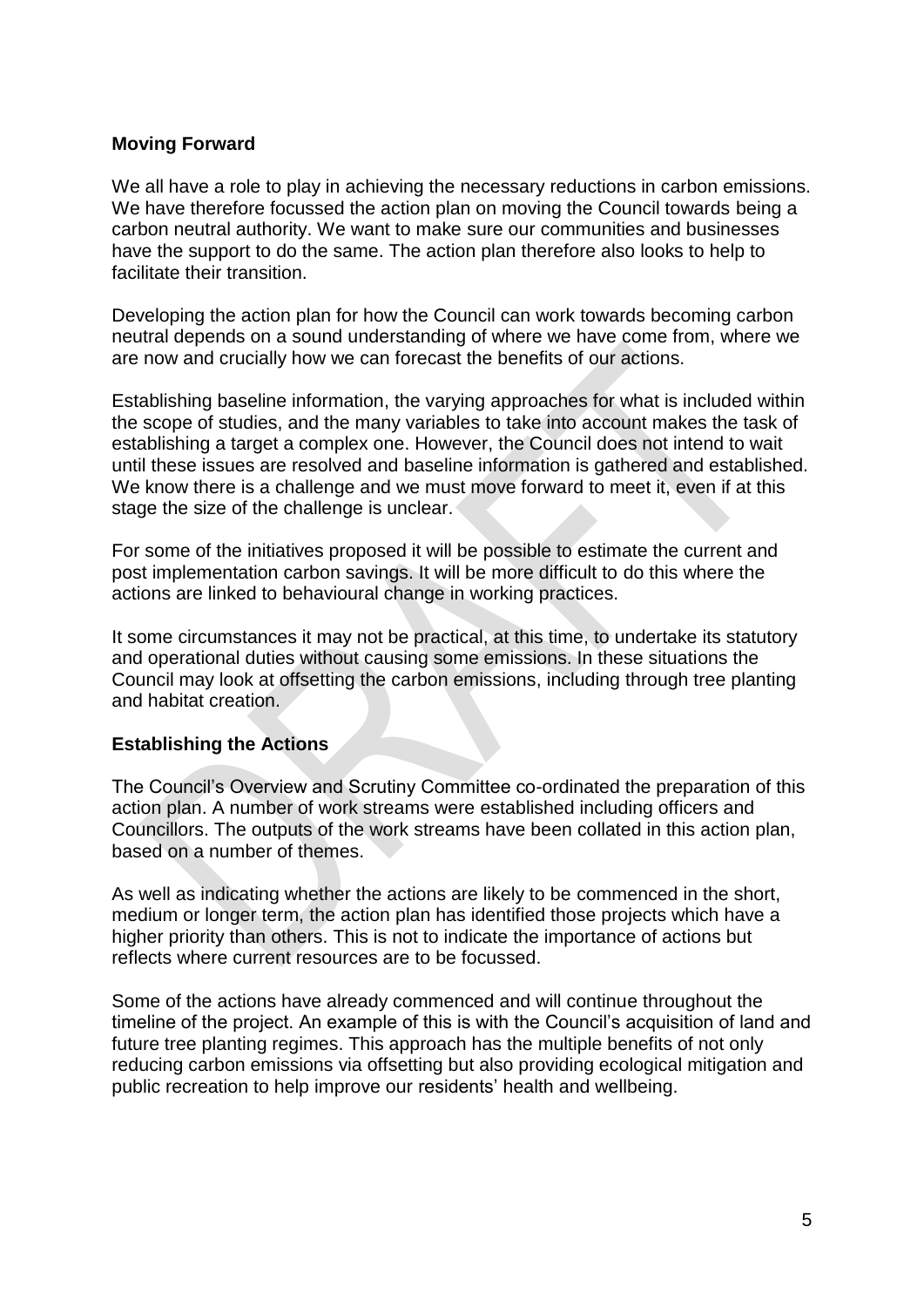Fleet fuel use is the Council's largest source of Council emissions. This has been identified as one of the main focuses for reducing carbon emissions. The Council already has some electric vehicles but the challenge lies predominantly with the larger refuse vehicles. In order to achieve a reduction the Council will assess the introduction of electric or alternative fuel vehicles before 2025. From then it is proposed that there will be a phased programme of replacing the current fleet with electric or alternative fuel vehicles with the intention that this will be completed by 2035. As with many of the possible actions, technology may improve to enable such changes to happen quicker.

## **Resource**

In some circumstances the upfront cost may be high, but in the longer term the cost of adaption may be higher. In these circumstances it could be more effective to spend money in the shorter term to achieve a long term benefit.

#### **Monitoring**

The picture surrounding climate change is ever evolving. Change in technology, government policy and people's behaviour mean that this action plan should be seen as a living document to allow for it to be amended as issues or opportunities change. To allow for this review to be undertaken the Council's Overview and Scrutiny Committee will act as the main monitoring board and receive annual updates on progress.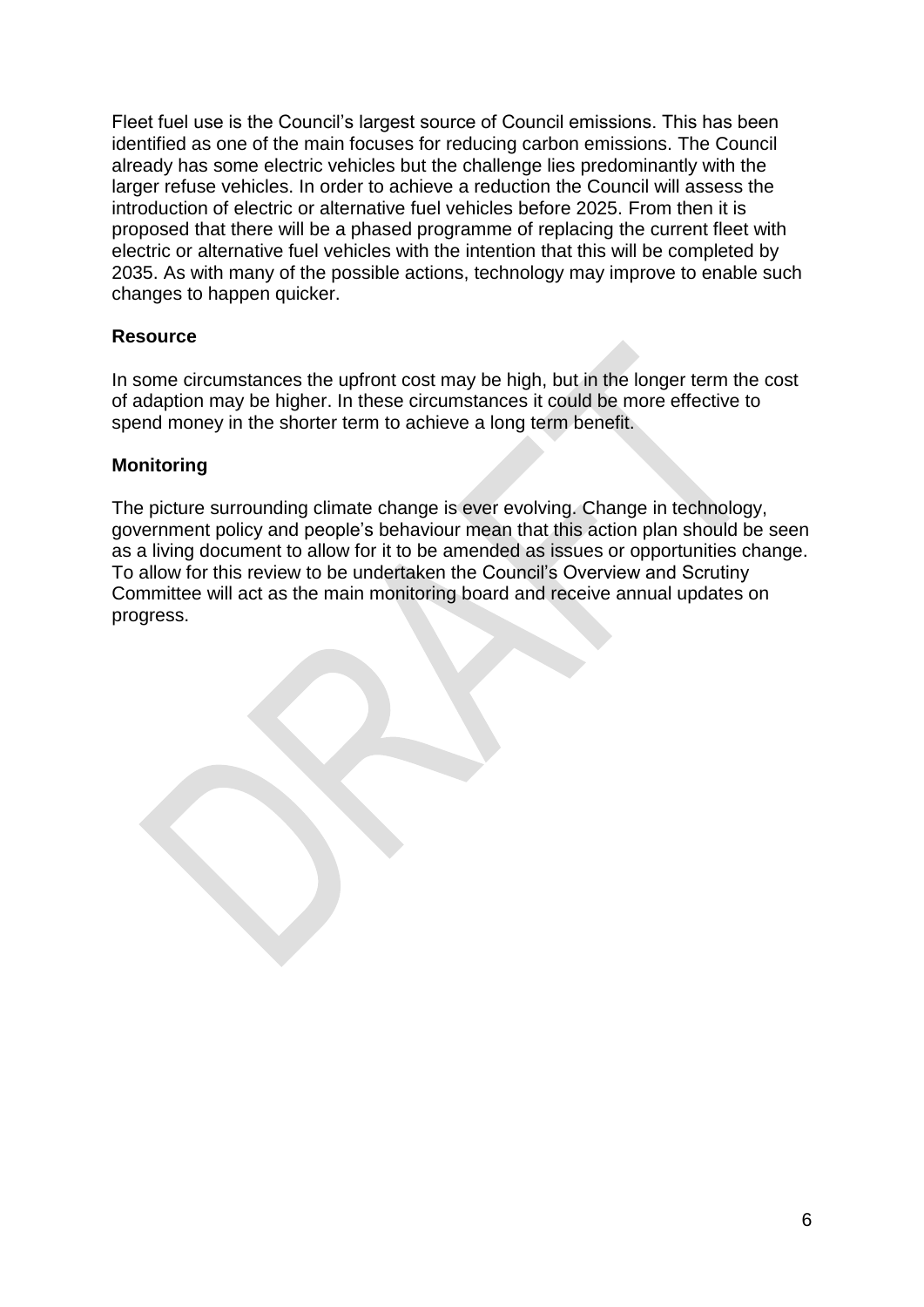**Action Plan (priority actions in bold text)**

| <b>Theme</b>        | <b>Action</b>                                                                                                                                                                                   | <b>Impact / Outcomes</b>                                                                                                                                                                                                                                                                                                        |
|---------------------|-------------------------------------------------------------------------------------------------------------------------------------------------------------------------------------------------|---------------------------------------------------------------------------------------------------------------------------------------------------------------------------------------------------------------------------------------------------------------------------------------------------------------------------------|
| Corporate<br>Action | <b>Short Term</b>                                                                                                                                                                               |                                                                                                                                                                                                                                                                                                                                 |
|                     | Ensure the implications of the climate<br>emergency are taken into account in all Council<br>strategic and policy documents, as well as in<br>service planning and decision making<br>processes | Ensuring climate change considerations are factored into<br>our thinking throughout planning and delivering services.                                                                                                                                                                                                           |
|                     | Take opportunities to lobby the government to<br>encourage action on the transition towards<br>carbon neutrality                                                                                | To promote action on a national scale to support local<br>delivery in emission reduction.                                                                                                                                                                                                                                       |
|                     | Work closely to share best practice and work<br>jointly on initiatives with partners                                                                                                            | To make best use of resources to facilitate action.                                                                                                                                                                                                                                                                             |
|                     | Identify and learn from leading carbon neutral<br>employers                                                                                                                                     | To understand the most effective ways to move towards<br>carbon neutrality                                                                                                                                                                                                                                                      |
|                     | Facilitate behaviour change of staff and<br>members to put reducing carbon emissions at<br>the centre of our approach, reducing our<br>carbon footprint both at work and in wider life.         | Ensuring climate change considerations are factored into<br>our thinking in the way we work and in sharing knowledge<br>with others. It will emphasise that we all have a role to play. It<br>will include using energy more efficiently, reducing overall<br>waste generation and increasing recycling as much as<br>possible. |
|                     | <b>Update the Procurement Strategy in the context</b><br>of the Climate Emergency and build ethical,<br>sustainable criteria into the procurement<br>process                                    | To ensure opportunities are taken to minimise carbon<br>emissions associated with our purchasing of good and<br>services.                                                                                                                                                                                                       |
|                     | <b>Medium Term</b>                                                                                                                                                                              |                                                                                                                                                                                                                                                                                                                                 |
|                     |                                                                                                                                                                                                 |                                                                                                                                                                                                                                                                                                                                 |
|                     | Long Term                                                                                                                                                                                       |                                                                                                                                                                                                                                                                                                                                 |
|                     |                                                                                                                                                                                                 |                                                                                                                                                                                                                                                                                                                                 |
|                     |                                                                                                                                                                                                 |                                                                                                                                                                                                                                                                                                                                 |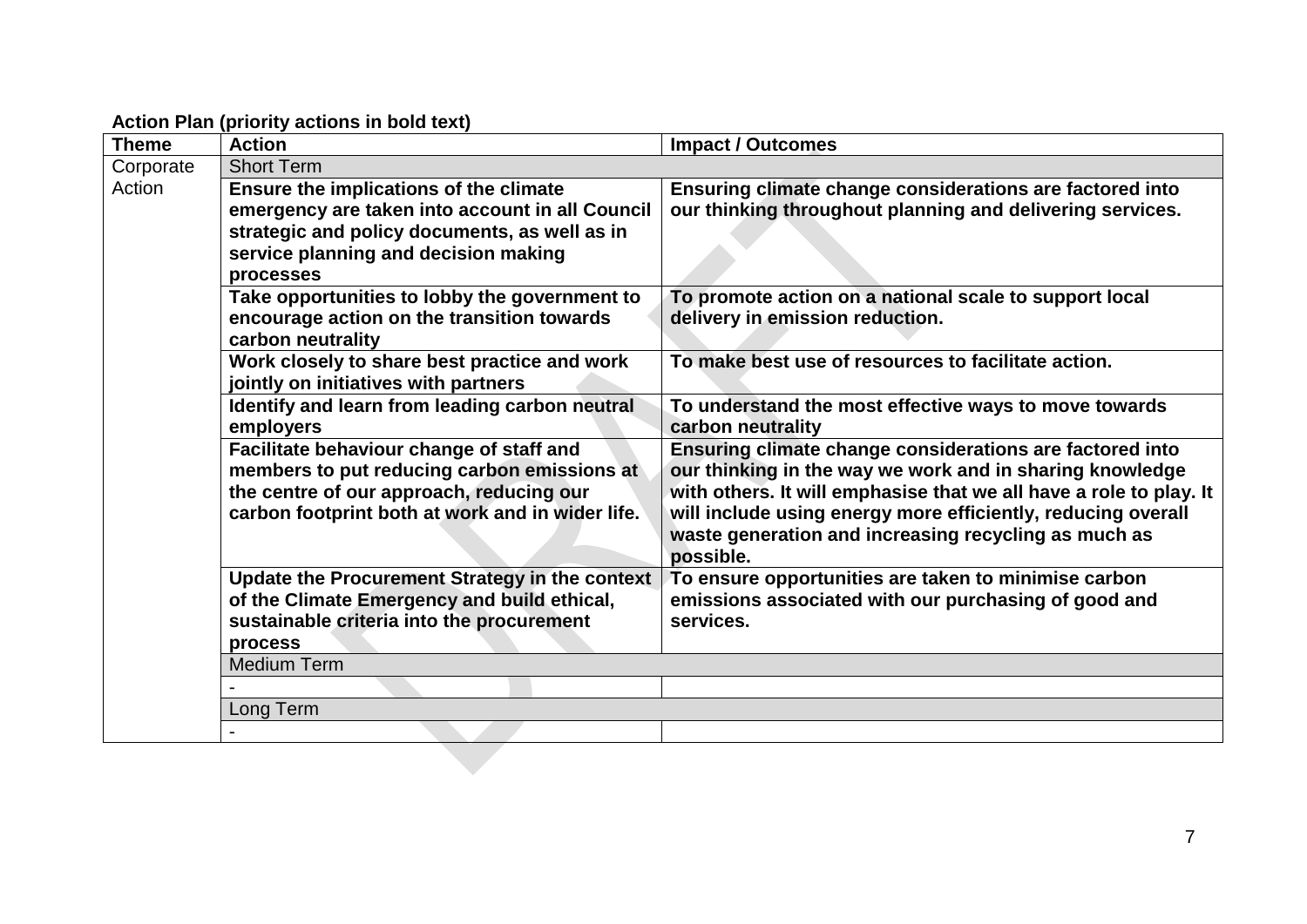| <b>Theme</b> | <b>Action</b>                                                                                                                                                                                                                                                                                                                                                                                                                                                            | <b>Impact / Outcomes</b>                                                                                                                                     |
|--------------|--------------------------------------------------------------------------------------------------------------------------------------------------------------------------------------------------------------------------------------------------------------------------------------------------------------------------------------------------------------------------------------------------------------------------------------------------------------------------|--------------------------------------------------------------------------------------------------------------------------------------------------------------|
| Property &   | <b>Short Term</b>                                                                                                                                                                                                                                                                                                                                                                                                                                                        |                                                                                                                                                              |
| Energy       | Review and improve energy data collection and<br>monitoring                                                                                                                                                                                                                                                                                                                                                                                                              | To ensure we have robust data to understand our carbon<br>emissions.                                                                                         |
|              | Carry out an audit of the office waste produced<br>in Council owned and occupied buildings during<br>2020                                                                                                                                                                                                                                                                                                                                                                | To ensure robust data is available to inform future waste<br>management arrangements.                                                                        |
|              | Review energy purchasing and procurement                                                                                                                                                                                                                                                                                                                                                                                                                                 | To help the move towards renewable and low carbon energy<br>sources, thus reducing emissions.                                                                |
|              | Deliver measures to improve energy efficiency and<br>reduce our energy consumption, including:<br>Review lighting within and external to the<br>Council's buildings<br>Replace boilers at Beech Hurst<br>$\bullet$<br>Investigate heating controls and optimum start<br>$\bullet$<br>controls to the heating system at Beech Hurst<br>Review and install pipework insulation<br>$\bullet$<br>Assess the feasibility of installing more energy<br>efficient water heaters | To reduce emissions associated with the running of Council<br>buildings and assets.                                                                          |
|              | Undertake a general review of buildings and<br>removal of redundant equipment                                                                                                                                                                                                                                                                                                                                                                                            | To reduce unnecessary energy consumption and resultant<br>emissions.                                                                                         |
|              | To consider an integrated waste collection<br>contract across all sites that maximises the<br>range of materials that can be separated and<br>recycled                                                                                                                                                                                                                                                                                                                   | To ensure a consistent approach to management of waste<br>that increases the scope for reusing and recycling materials.                                      |
|              | To develop an office based system that 'dovetails'<br>with the range of materials that can be collected                                                                                                                                                                                                                                                                                                                                                                  | To maximise the uptake of reuse and recycling based on<br>opportunities available.                                                                           |
|              | Establish a network of staff champions, looking at<br>energy and recycling                                                                                                                                                                                                                                                                                                                                                                                               | To provide a pool of staff that are able to advise others on<br>opportunities to reduce energy consumption and maximise reuse<br>and recycling of materials. |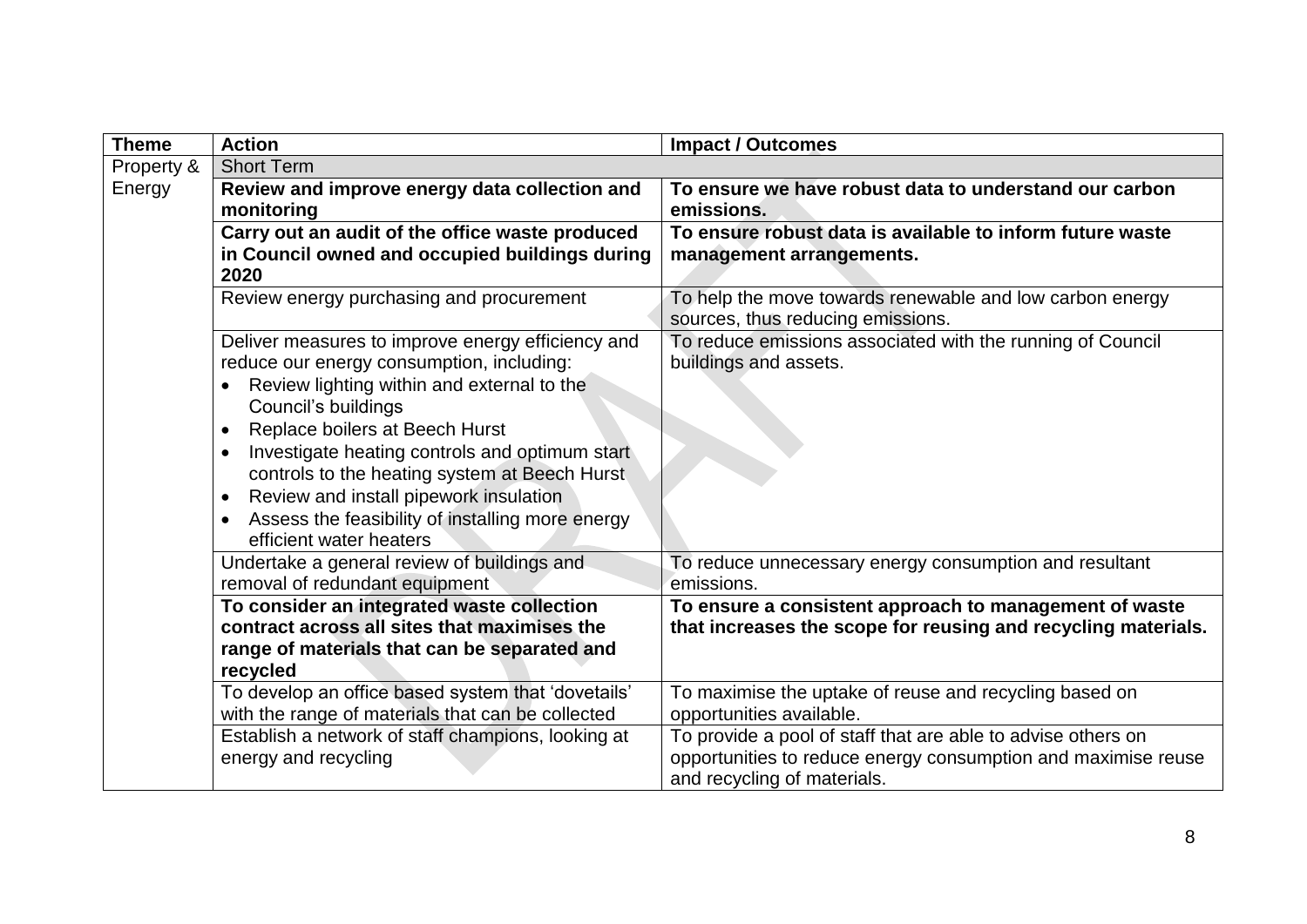| Theme | <b>Action</b>                                                                                                                                                                                                            | <b>Impact / Outcomes</b>                                                                                                                                                                                                                                    |
|-------|--------------------------------------------------------------------------------------------------------------------------------------------------------------------------------------------------------------------------|-------------------------------------------------------------------------------------------------------------------------------------------------------------------------------------------------------------------------------------------------------------|
|       | <b>Medium Term</b>                                                                                                                                                                                                       |                                                                                                                                                                                                                                                             |
|       | Review the estate energy strategy                                                                                                                                                                                        | To provide a strategic and long term approach to the use of<br>energy across the Council's estate.                                                                                                                                                          |
|       | Assess the feasibility of the use of voltage<br>optimisation in all buildings                                                                                                                                            | Consider options to reduce unnecessary energy use.                                                                                                                                                                                                          |
|       | Investigate opportunities to reduce the unnecessary<br>use of disposable / single use materials.                                                                                                                         | To promote the more efficient use of resources and limit waste<br>generation.                                                                                                                                                                               |
|       | Long Term                                                                                                                                                                                                                |                                                                                                                                                                                                                                                             |
|       | Review and reduce energy loss associated with<br>windows, including through draft proofing and,<br>where relevant, assessing the feasibility of the<br>installation of new double glazed windows or<br>secondary glazing | To enhance the energy performance of Council buildings,<br>resulting in more efficient use of energy.                                                                                                                                                       |
|       | Review the need for and install new boilers or<br>suitable alternatives, and assess the feasibility of<br>heating control, anti-dry cycling and optimum start<br>control to the heating system in our buildings          | To reduce emissions associated with the running of Council<br>buildings and assets.                                                                                                                                                                         |
|       | Re-assess the feasibility of installing solar panels at<br>Beech Hurst, Bourne House, the FMC and the<br>Chantry Centre car park. Include a review of battery<br>storage options.                                        | We have previously looked at opportunities for solar panels at<br>certain sites. However, the technologies have evolved, so it will<br>be appropriate to review this work to seek opportunities to<br>increasing the use of local renewable energy sources. |
|       | Assess the feasibility of installing a living wall                                                                                                                                                                       | Living or green walls can help to remove air pollutants, regulate<br>temperature and support biodiversity.                                                                                                                                                  |
|       | Assess the feasibility of the collection of rainwater<br>from our buildings for reuse                                                                                                                                    | To make more efficient use of water resources in management of<br>the Council's estate                                                                                                                                                                      |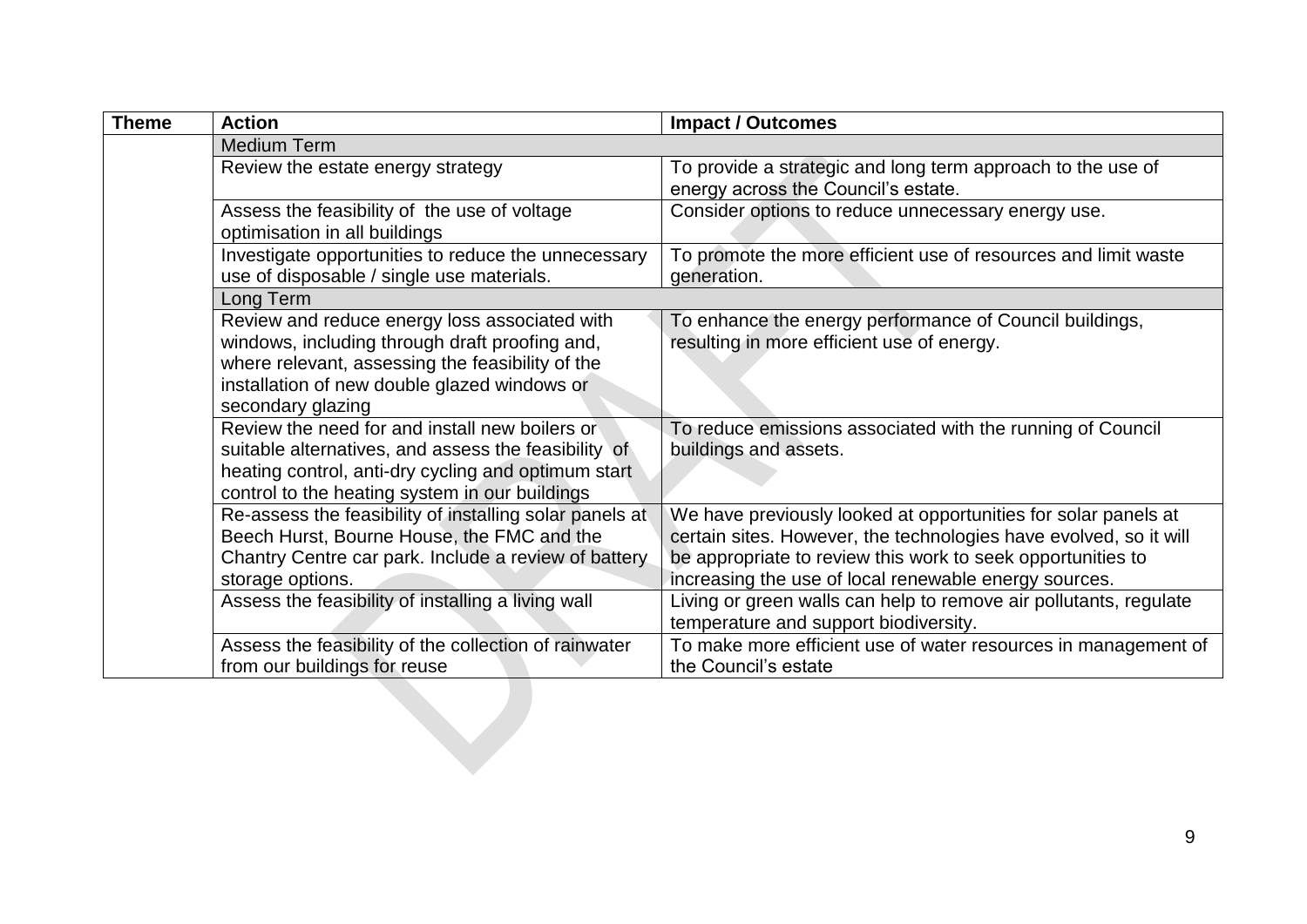| <b>Theme</b>                        | <b>Action</b>                                                                                                                                                                                                                                                                                                                                                                                                                                          | <b>Impact / Outcomes</b>                                                                                                                                                                                                                 |
|-------------------------------------|--------------------------------------------------------------------------------------------------------------------------------------------------------------------------------------------------------------------------------------------------------------------------------------------------------------------------------------------------------------------------------------------------------------------------------------------------------|------------------------------------------------------------------------------------------------------------------------------------------------------------------------------------------------------------------------------------------|
| Smarter                             | <b>Short Term</b>                                                                                                                                                                                                                                                                                                                                                                                                                                      |                                                                                                                                                                                                                                          |
| working<br>and use of<br>technology | Install video conferencing facilities at Beech<br>Hurst and other Council offices to facilitate<br>meetings and appointments, where there is a<br>business need                                                                                                                                                                                                                                                                                        | To reduce the need to travel for meetings, thus reducing<br>associated emissions.                                                                                                                                                        |
|                                     | Investigate the digital casting of meetings                                                                                                                                                                                                                                                                                                                                                                                                            | To reduce the need to travel for meetings, thus reducing<br>associated emissions.                                                                                                                                                        |
|                                     | Seek to minimise travel except where there is a<br>specific business or training need                                                                                                                                                                                                                                                                                                                                                                  | To reduce fuel consumption and the associated emissions.                                                                                                                                                                                 |
|                                     | Reduce the unnecessary use of paper including<br>through:<br>Reducing internal printing of documents and<br>$\bullet$<br>agenda papers<br>Reducing internal forms and roll out payroll /<br>HR self-service to all employees and<br>members<br><b>Challenging the Government around any</b><br>statutory requirements for hard copy papers<br>Analysing and reduce paper coming into the<br><b>Council</b><br><b>Enabling digital signing</b>          | To reduce the unnecessary use of paper and associated<br>distribution of such material.                                                                                                                                                  |
|                                     | Review of future IT equipment and what is available<br>in the market to enable the Council to equip people<br>with the right tools and kit to enable flexible and<br>sustainable working. Evaluate further roll out of<br>mobile devices/tablets within the wider business.<br><b>Medium Term</b><br>Expedite the focus on channel shift, moving<br>residents to digital communication channels,<br>reducing printing and postage and increasing self- | To ensure the effective use of technology and opportunities for<br>digital working.<br>Reducing the need to travel to access services whilst minimising<br>the unnecessary use of paper and associated distribution of such<br>material. |
|                                     | service.                                                                                                                                                                                                                                                                                                                                                                                                                                               |                                                                                                                                                                                                                                          |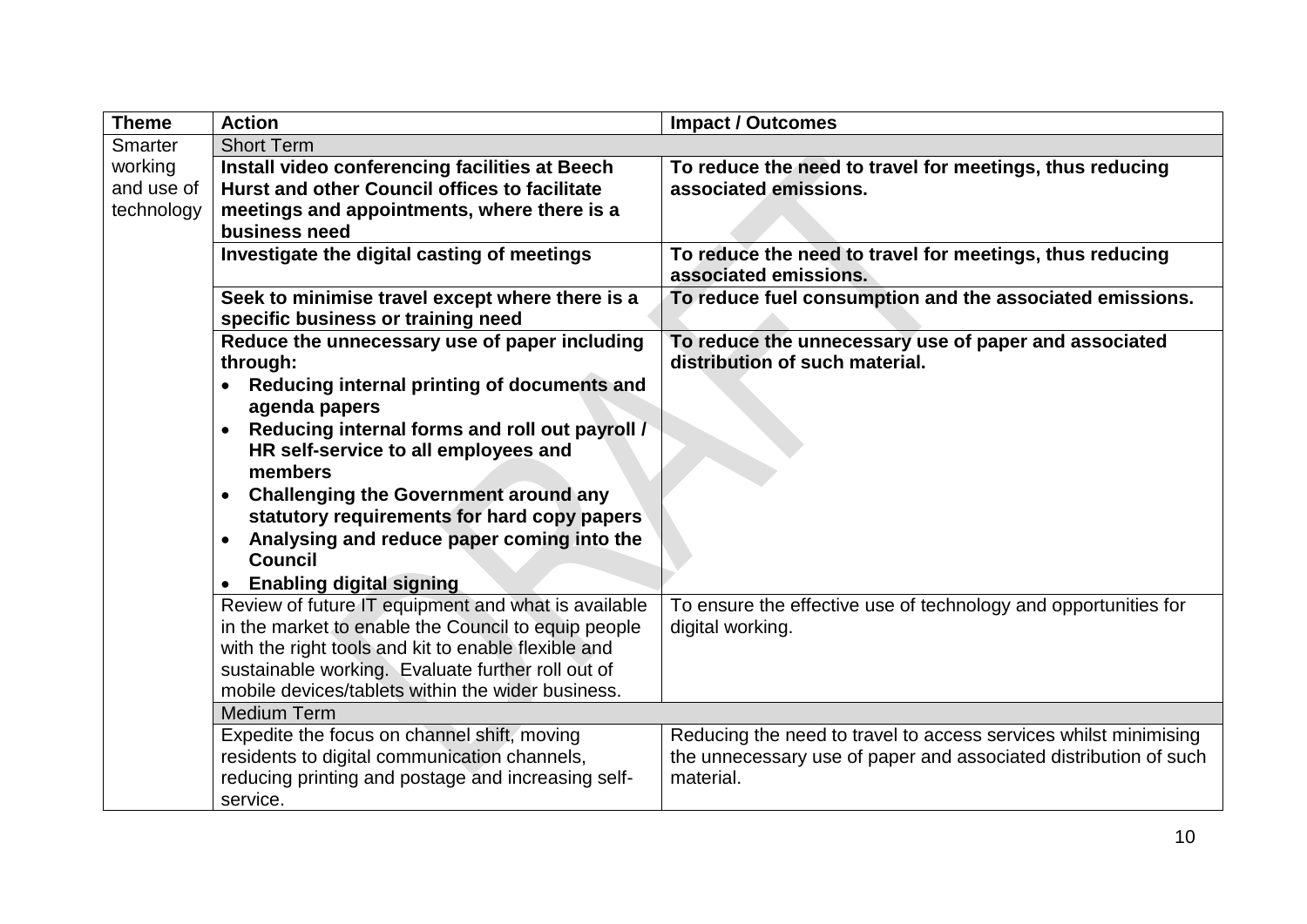| <b>Theme</b> | <b>Action</b> | Impact / Outcomes |
|--------------|---------------|-------------------|
|              | Long Term     |                   |
|              |               |                   |
|              |               |                   |

| <b>Theme</b>                       | <b>Action</b>                                                                                                                                                                            | <b>Impact / Outcomes</b>                                                                                                                                                              |
|------------------------------------|------------------------------------------------------------------------------------------------------------------------------------------------------------------------------------------|---------------------------------------------------------------------------------------------------------------------------------------------------------------------------------------|
| Housing,                           | <b>Short Term</b>                                                                                                                                                                        |                                                                                                                                                                                       |
| Development<br>&<br>Infrastructure | Promote and raise awareness of grants<br>available to residents to improve their homes,<br>including in terms of energy performance                                                      | To aid residents to reduce their energy consumption at<br>home, where they might not otherwise be able to afford to<br>implement such measures. May also help reduce fuel<br>poverty. |
|                                    | Complete the review of the potential for renewable<br>and low carbon energy sources in the Borough<br>and use to inform the next Local Plan                                              | Enhance our understanding of the potential for renewable and<br>low carbon energy opportunities within the Borough.                                                                   |
|                                    | Continue to support Government's proposals to<br>increase energy performance requirements for<br>new development through national Building<br><b>Regulations</b>                         | To facilitate the roll out of more ambitious energy efficiency<br>standards for new development in a consistent way across the<br>county.                                             |
|                                    | <b>Medium Term</b>                                                                                                                                                                       |                                                                                                                                                                                       |
|                                    | Target action on enhancing energy performance<br>of existing private rented homes in the Borough                                                                                         | To encourage the delivery of measures to improve energy<br>efficiency, thus reducing emissions, of homes within the Borough.                                                          |
|                                    | In relation to historic buildings, share available<br>advice on how to reduce energy consumption<br>whilst conserving the heritage assets                                                | To provide access to more targeted advice where standard ways<br>of improving energy performance may not be practical.                                                                |
|                                    | Through the preparation of the next Local<br>Plan, ensure policies are written to facilitate<br>the move towards carbon neutrality, in the<br>context of national legislation and policy | New development will be planned in a way to reduce<br>emissions and facilitate more sustainable living.                                                                               |
|                                    | Raise awareness of best practice examples within<br>the Borough to share insight                                                                                                         | To help those living and working in the Borough understand the<br>most effective ways to move towards carbon neutrality.                                                              |
|                                    | Long Term                                                                                                                                                                                |                                                                                                                                                                                       |
|                                    | Develop promotion scheme to provide advice to<br>owners on energy efficiency improvements and                                                                                            | To aid residents to reduce their energy consumption at home.                                                                                                                          |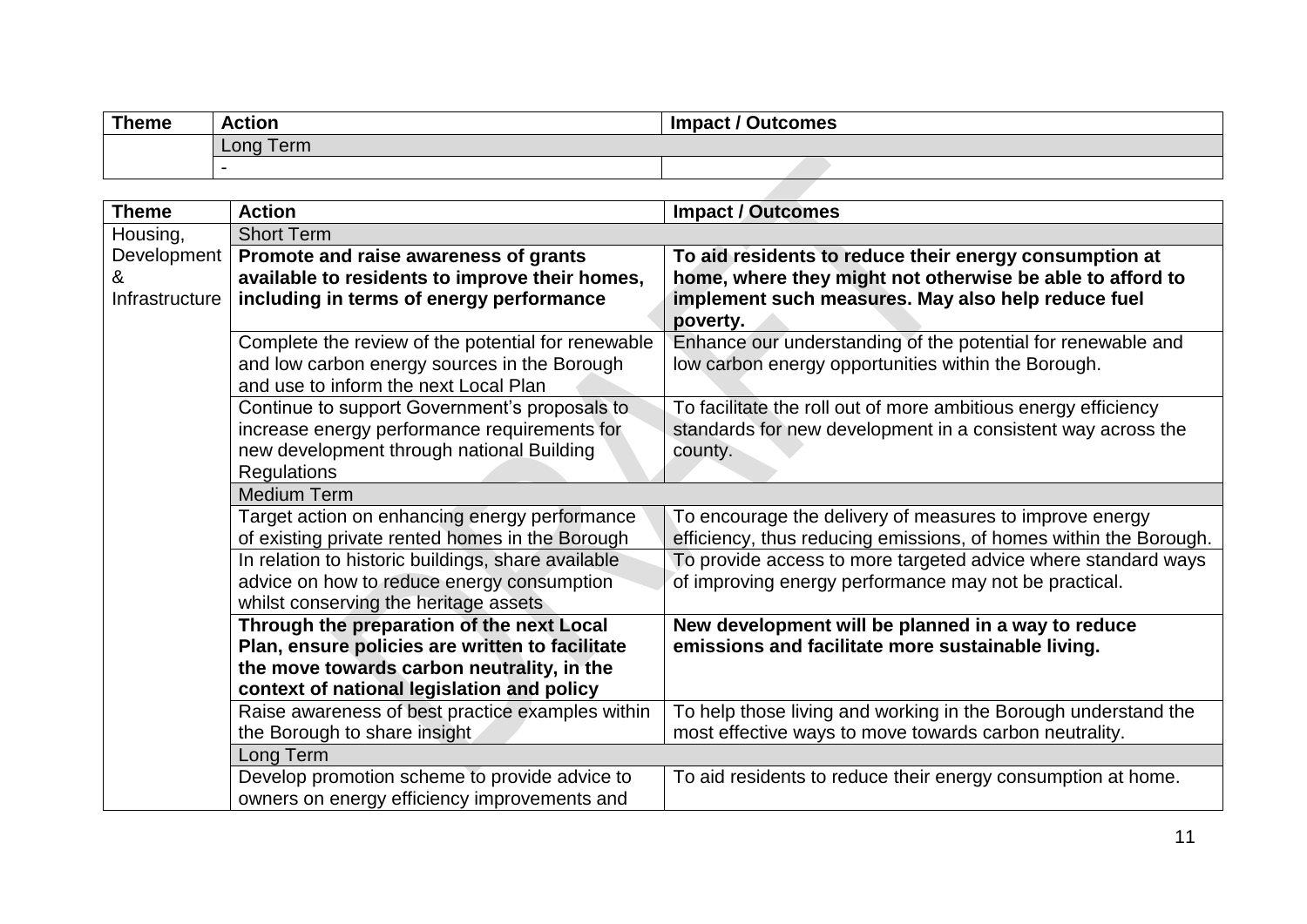| <b>Theme</b> | <b>Action</b>           | <b>Impact</b><br>utcomes |
|--------------|-------------------------|--------------------------|
|              | I installers<br>trusteo |                          |
|              |                         |                          |

| <b>Theme</b>               | <b>Action</b>                                                                                                                                                                                                                                                                                                                                                                                                              | <b>Impact / Outcomes</b>                                                                                            |
|----------------------------|----------------------------------------------------------------------------------------------------------------------------------------------------------------------------------------------------------------------------------------------------------------------------------------------------------------------------------------------------------------------------------------------------------------------------|---------------------------------------------------------------------------------------------------------------------|
| Transport,                 | Throughout the timeline                                                                                                                                                                                                                                                                                                                                                                                                    |                                                                                                                     |
| <b>Travel and</b><br>Plant | For refuse vehicles, before 2025 undertake an<br>assessment and trial of the practicalities of<br>introducing electric or alternative fuel vehicles. This<br>assessment would ensure that such vehicles would<br>meet the service needs. From 2025 there will be a<br>phased programme of replacing current fleet with<br>electric or alternative fuel vehicles with the<br>intention that this will be completed by 2035. | To facilitate the move to alternative fuels and power sources<br>when they are available.                           |
|                            | <b>Short Term</b>                                                                                                                                                                                                                                                                                                                                                                                                          |                                                                                                                     |
|                            | In conjunction with relevant partners, continue to<br>support the delivery of infrastructure to support the<br>use of sustainable modes of travel. This will<br>include the preparation of a Walking and Cycling<br>Strategy and promoting the availability of<br>sustainable modes of travel.                                                                                                                             | To reduce fuel consumption and facilitate the move towards more<br>sustainable travel options.                      |
|                            | In conjunction with relevant partners, continue<br>to support the delivery of infrastructure to<br>support the use of Electric Vehicles including<br>the installation of EV charging points at public<br>car parks and council offices.                                                                                                                                                                                    | To reduce fuel emissions and facilitate the move towards<br>green travel options                                    |
|                            | Consider viability of electrically operated bin lifts for<br>refuse collection vehicles by the end of 2020                                                                                                                                                                                                                                                                                                                 | To facilitate the move to alternative fuels and power sources<br>when they are available.                           |
|                            | <b>Medium Term</b>                                                                                                                                                                                                                                                                                                                                                                                                         |                                                                                                                     |
|                            | To investigate the infrastructure required for a<br>fleet that may become increasingly reliant on<br>electricity as its source of power by the end of<br>2022                                                                                                                                                                                                                                                              | Ensuring the Council is prepared for changes to the way<br>vehicles are run, facilitating a reduction in emissions. |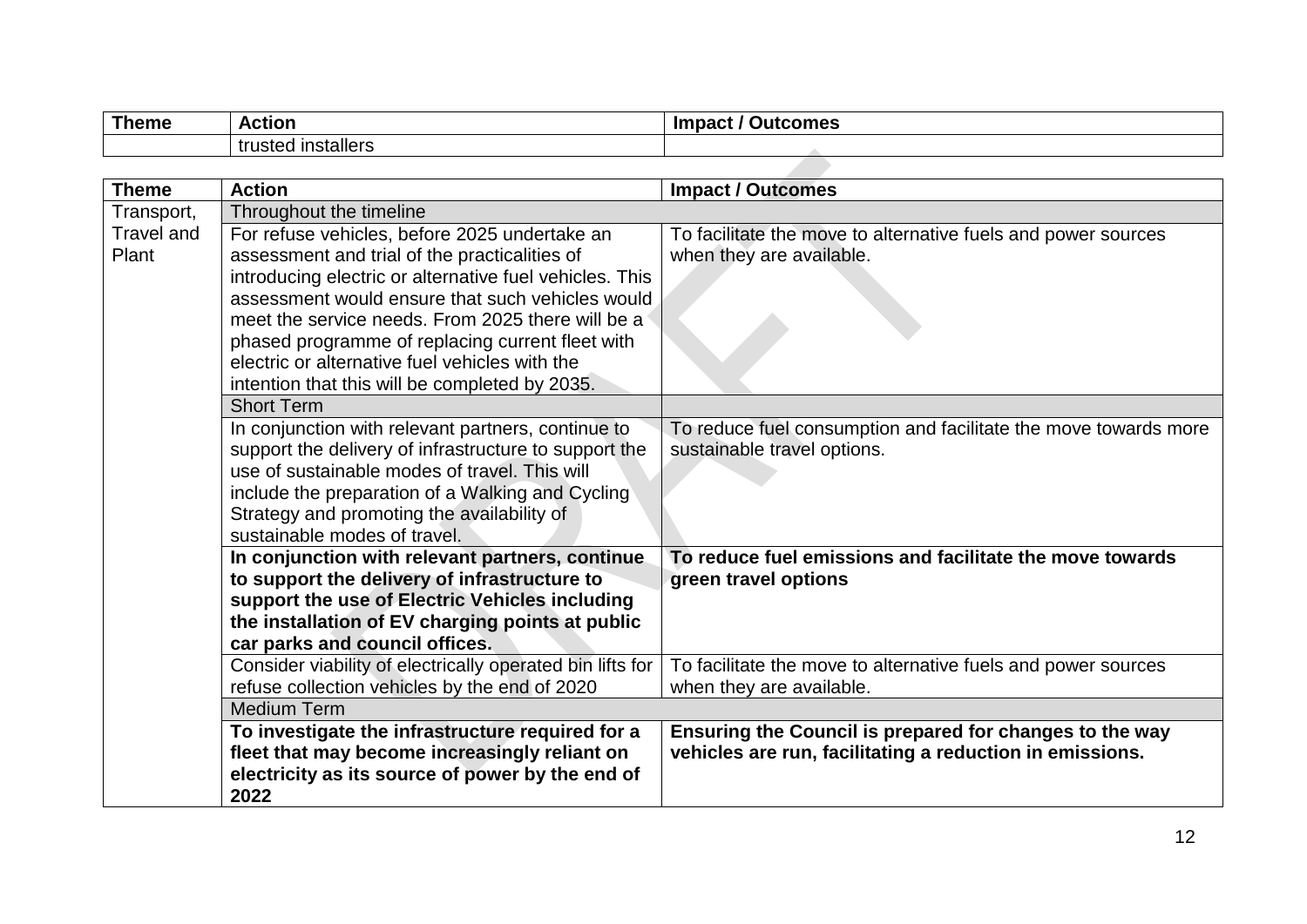| Theme | <b>Action</b>                                                                                       | <b>Impact / Outcomes</b>                                                |
|-------|-----------------------------------------------------------------------------------------------------|-------------------------------------------------------------------------|
|       | To transition to electrically operated hand plant by<br>the end of 2023                             | To reduce emissions and the release of other pollutants.                |
|       | To ensure that end of life vehicles and plant are<br>disposed of in an environmentally friendly way | To ensure the appropriate use of resources through whole<br>lifecycles. |
|       | Long Term                                                                                           |                                                                         |
|       |                                                                                                     |                                                                         |
|       |                                                                                                     |                                                                         |

| <b>Theme</b>      | <b>Action</b>                                        | <b>Impact / Outcomes</b>                                        |
|-------------------|------------------------------------------------------|-----------------------------------------------------------------|
| Supporting        | <b>Short Term</b>                                    |                                                                 |
| Communities       | Identify and support climate change initiatives that | To facilitate reductions in emissions by individuals and        |
| and               | emerge through communities undertaking local         | communities within the Borough.                                 |
| <b>Businesses</b> | action planning, for example through Andover         |                                                                 |
|                   | Vision and Romsey Future, or through rural action    |                                                                 |
|                   | planning in the Parishes.                            |                                                                 |
|                   | Contribute to the Andover Vision-led Day of Action   | To facilitate community action to raise awareness on ways to    |
|                   | including high profile involvement on the day.       | reduce emissions.                                               |
|                   | Work with partners to deliver a business event at    | Lowering emissions from the business sector within the Borough. |
|                   | The Lights to offer best practice, networking and    |                                                                 |
|                   | promote access to Hampshire and Isle of Wight        |                                                                 |
|                   | Sustainable Business Partnership funding of up to    |                                                                 |
|                   | £20k for businesses.                                 |                                                                 |
|                   | Specialist learning event for Parish and Town        | To facilitate community action to raise awareness on ways to    |
|                   | Councils and community organisations who have        | reduce emissions.                                               |
|                   | well developed local climate activities (what        |                                                                 |
|                   | worked and what didn't, how could we share to all)   |                                                                 |
|                   | Business event at University of Southampton          | Lowering emissions from the business sector within the Borough. |
|                   | Science Park to highlight innovative carbon          |                                                                 |
|                   | reduction techniques in business and industry        |                                                                 |
|                   | All Parish / Town Council event, following on from   | To facilitate community action to raise awareness on ways to    |
|                   | learning event, to celebrate and share best          | reduce emissions.                                               |
|                   | practice, inspiring other Councils and groups to     |                                                                 |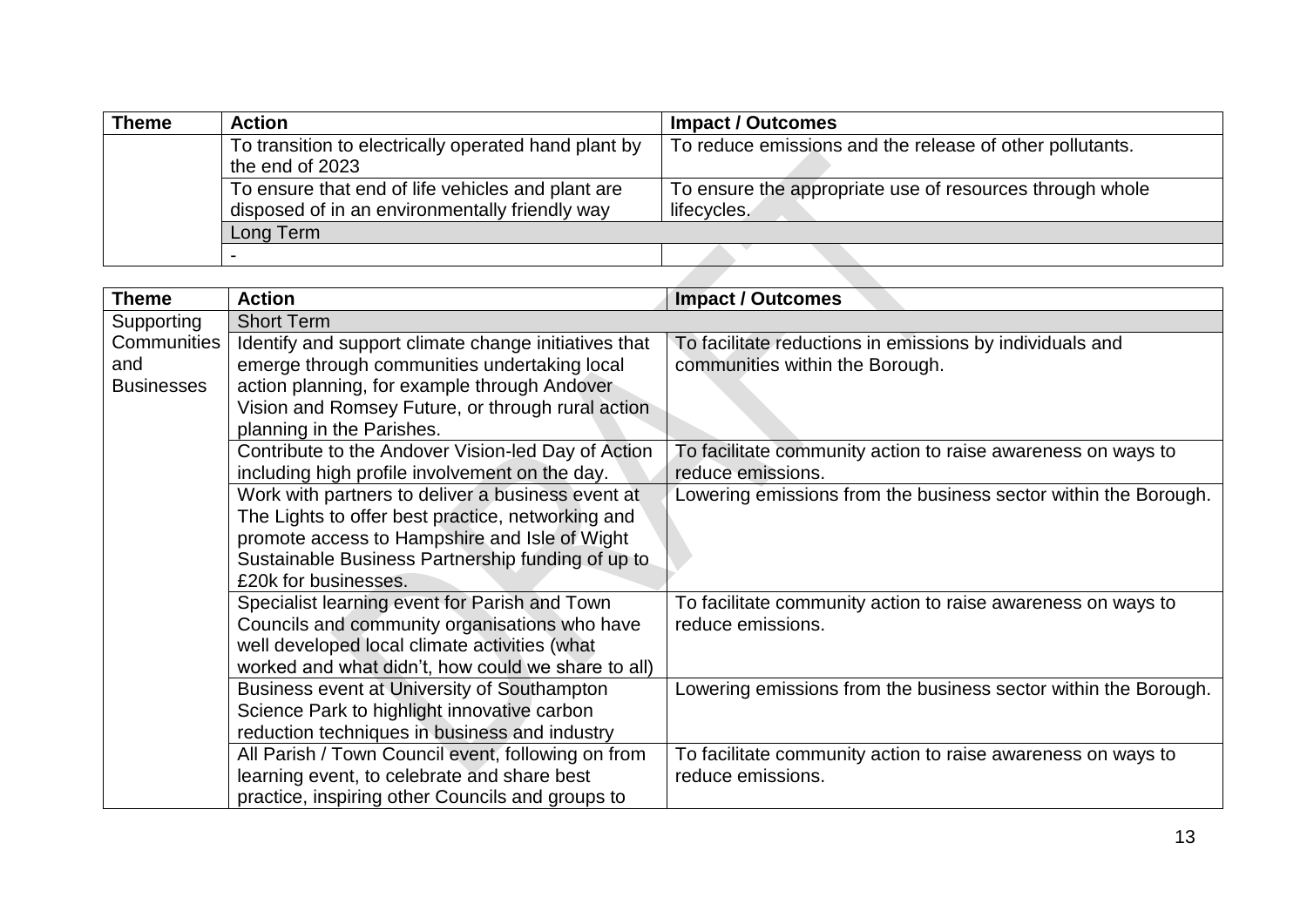| <b>Theme</b> | <b>Action</b>                                                                                                                | <b>Impact / Outcomes</b>                                                                                                                |
|--------------|------------------------------------------------------------------------------------------------------------------------------|-----------------------------------------------------------------------------------------------------------------------------------------|
|              | follow suit. Also highlighting resources available<br>(officer support and grants).                                          |                                                                                                                                         |
|              | Recycling Behaviour Change Project - working in<br>two specific areas to explore best ways to improve<br>recycling behaviour | To raise awareness and understanding of recycling opportunities<br>within the Borough, and to reduce contamination of waste<br>streams. |
|              | Medium Term                                                                                                                  |                                                                                                                                         |
|              |                                                                                                                              |                                                                                                                                         |
|              | Long Term                                                                                                                    |                                                                                                                                         |
|              |                                                                                                                              |                                                                                                                                         |
|              |                                                                                                                              |                                                                                                                                         |

| <b>Theme</b>   | <b>Action</b>                                                                                  | <b>Impact / Outcomes</b>                                                                                                                                               |  |
|----------------|------------------------------------------------------------------------------------------------|------------------------------------------------------------------------------------------------------------------------------------------------------------------------|--|
| <b>Natural</b> | Throughout the timeline                                                                        |                                                                                                                                                                        |  |
| Environment    | Continue to explore opportunities for land                                                     | This will support the offsetting of carbon emissions, with the                                                                                                         |  |
|                | acquisition for small scale woodland creation.                                                 | potential to enhancing biodiversity. In some cases, additional<br>planting can also help with managing the movement of water as<br>part of a catchment based approach. |  |
|                | <b>Short Term</b>                                                                              |                                                                                                                                                                        |  |
|                | Work with Hampshire County Council to review the<br>management of roadside verges which will   | This will reduce emissions with the management of the verges,<br>whilst also enhancing biodiversity.                                                                   |  |
|                | positively contribute to carbon capture and/or<br>reduce cutting frequency, operational carbon |                                                                                                                                                                        |  |
|                | emissions and increase wildlife value. A network                                               |                                                                                                                                                                        |  |
|                | of connected verges will be prioritised                                                        |                                                                                                                                                                        |  |
|                | Through management of green spaces, continue to                                                | This will reduce emissions with the management of the spaces,                                                                                                          |  |
|                | develop ways to reduce operational carbon                                                      | whilst also enhancing biodiversity. (Pilot sites to be confirmed.)                                                                                                     |  |
|                | emissions across our green spaces whilst                                                       |                                                                                                                                                                        |  |
|                | improving value of wildlife. A network of linked wild                                          |                                                                                                                                                                        |  |
|                | meadow / pollinator corridors will be prioritised.                                             |                                                                                                                                                                        |  |
|                | Develop a Tree Management Strategy which                                                       | This will ensure our approach takes account of all                                                                                                                     |  |
|                | will detail overarching management principles                                                  | considerations, including supporting habitats and offsetting                                                                                                           |  |
|                | and replacement planting across Council                                                        | opportunities.                                                                                                                                                         |  |